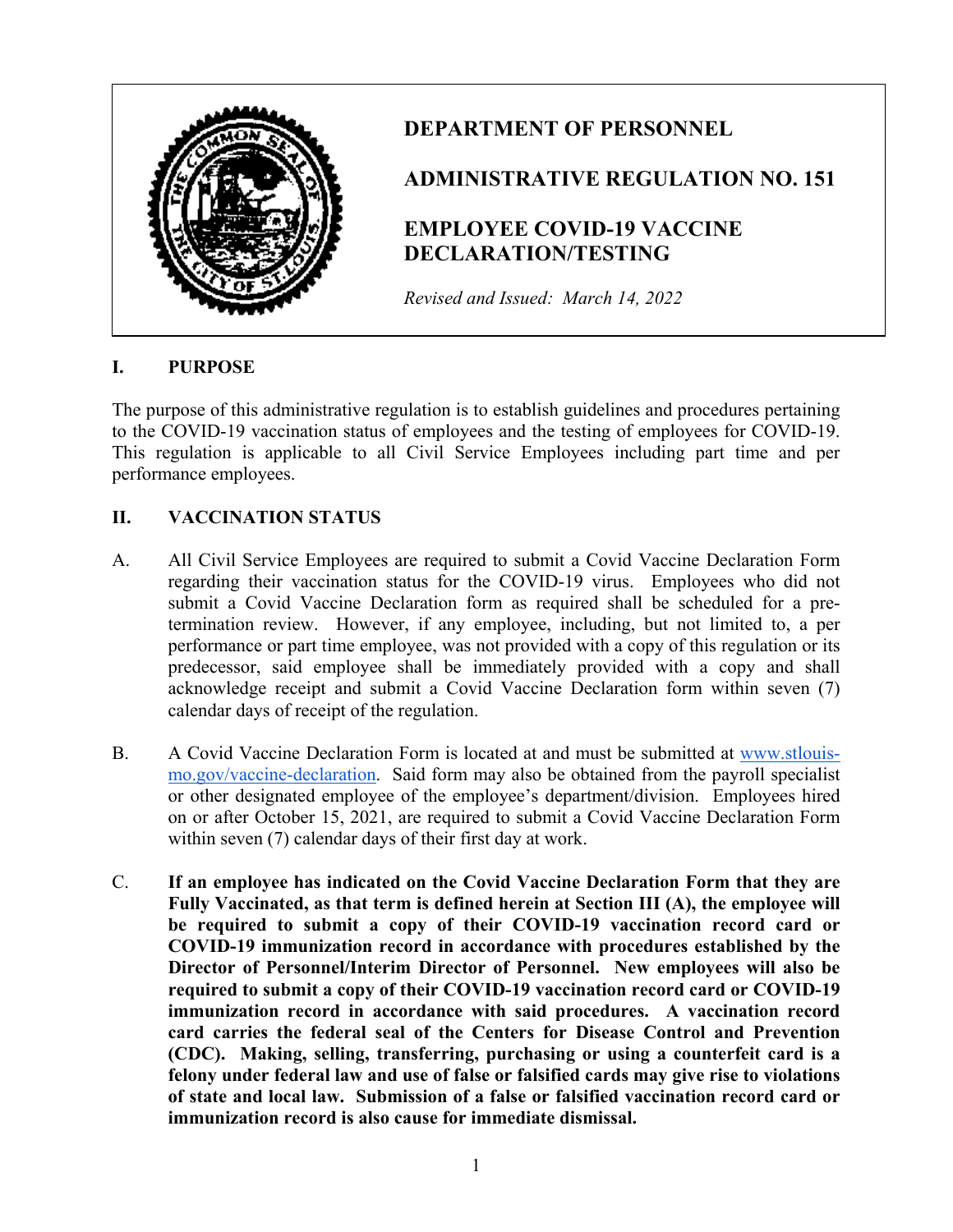- D. If the employee indicates on said Covid Vaccine Declaration Form that they are not Fully Vaccinated, the employee will be subject to weekly testing for the COVID-19 virus unless or until they are Fully Vaccinated as defined in Section III A and have updated their Covid Vaccine Declaration Form indicating such change in status to reflect that they have been Fully Vaccinated and have also submitted their COVID-19 vaccination record card or immunization record.
- E. Employees who believe they are or may be entitled to an exemption from weekly testing based on a disability or sincerely held religious belief, practice or observance may request an exemption from COVID-19 testing. The employee must complete the applicable request for exemption form and submit it to the Department of Personnel at  $boeckelmannb@stlouis-mo.gov$ . The City will review all requests received and will provide a response to said requests. An employee will be subject to weekly testing during the review process and will continue to be subject to weekly testing unless an exemption is granted.

## **III. TESTING**

- A. Employees who are not Fully Vaccinated will be subject to weekly testing until such time the employee is Fully Vaccinated and they update their Covid Vaccine Declaration form indicating that they are Fully Vaccinated and they submit a copy of their COVID-19 vaccination record card or immunization record. "Fully vaccinated" means that the employee has received two (2) doses of the Moderna vaccine or Pfizer vaccine or one (1) dose of the Johnson & Johnson vaccine and fourteen (14) days have passed since the employee received the final dose of the Moderna or Pfizer vaccine or a dose of the Johnson & Johnson vaccine.
- B. Per performance employees shall be subject to weekly testing in accordance with Section III (A) during any week they will be performing work.
- C. A weekly polymerase chain reaction (PCR) test will be required.
- D. Employees have the option to be tested at a private facility or at a public clinic. Employees must submit their negative test results to the payroll specialist of their department/division or other individual designated by their appointing authority. Employees must provide documentation within seven days showing the date of the test, the employee's name, that the test was a PCR test and that it was negative. Said documentation must be retained by the employee's department/division in a HIPAA compliant manner.
- E. If an employee has a positive test result for the COVID-19 virus, the employee must not come to the work site but shall take the following steps:
	- 1. Immediately contact the Department of Health at (314) 657-1499 to advise that they have a positive test result;
	- 2. Follow the quarantine protocol listed on the City's website at: https://www.stlouismo.gov/government/departments/personnel/documents/ordinancesregulations/upload/employee-quarantine-protocol-20220112.pdf;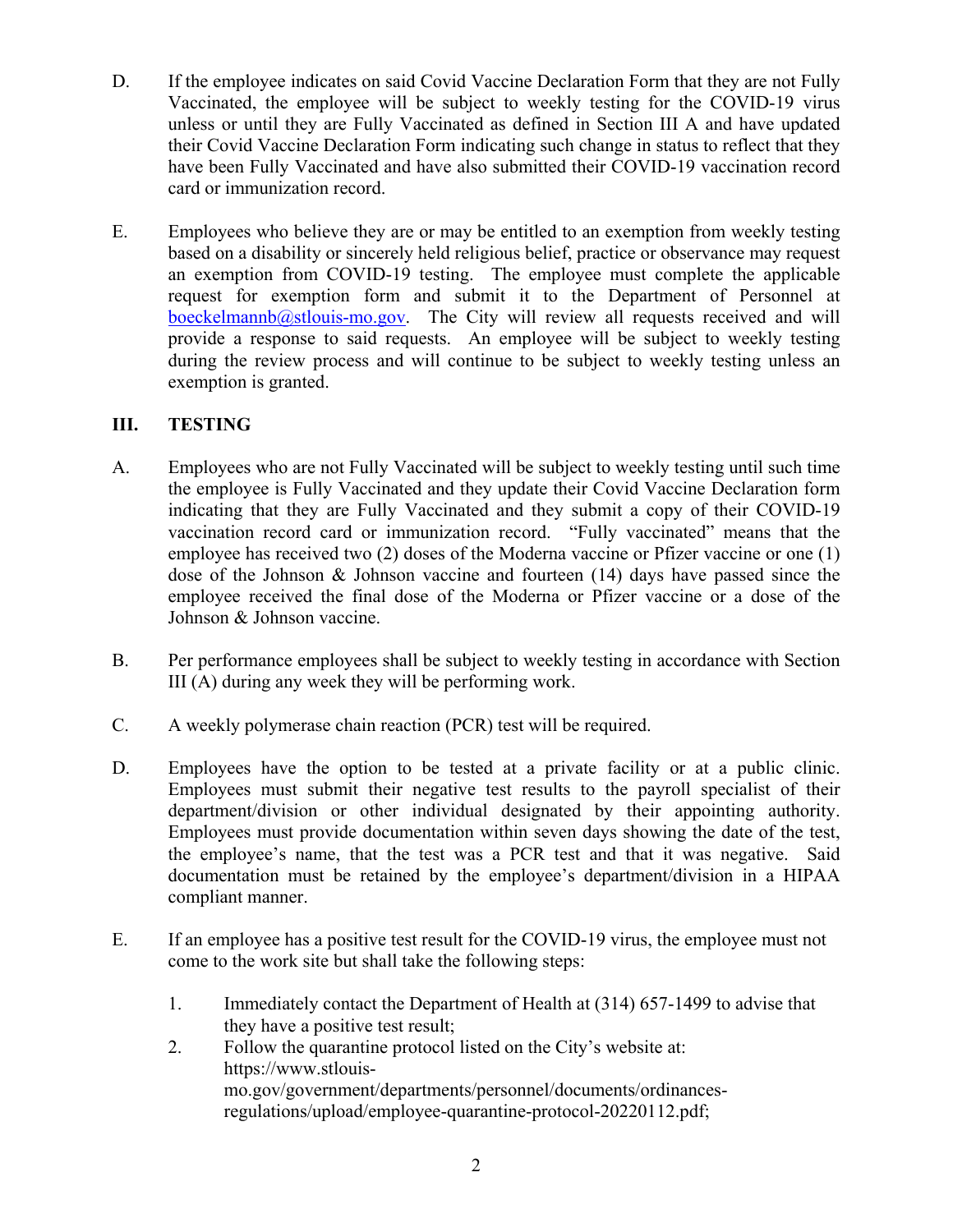- 3. Immediately notify their appointing authority and supervisor by telephone of the positive test result and any self-quarantine required;
- 4. Provide a written copy of the positive test result to their appointing authority or individual designated by the appointing authority within two (2) business days of receipt of the positive result. It shall be sent to the appointing authority/designee by email or by fax.
- F. Upon receipt of notice from an employee of a positive result, the appointing authority shall notify Valerie Newbern of the Department of Health at [newbernv@stlouis-mo.gov](mailto:newbernv@stlouis-mo.gov) of the positive test result.
- G. Employees who test positive will not be required to test weekly for ninety (90) days from the date of their positive result for the COVID-19 virus, as documented on the positive result submission required in Section III(E)(4) of this Regulation.
- H. Employees are responsible for scheduling their weekly testing within the time frame approved by their appointing authority/designee. It will normally be a two (2) hour time frame but an appointing authority may designate a different time frame. Employees are required to return to the work site immediately following said testing if still on duty.
- I. If an employee is unable to appear for their weekly testing because they are not on duty and are on approved leave (e.g. vacation leave, family medical leave, medical leave) the employee must submit, prior to their weekly testing date, a request to their appointing authority or their designee asking for their test to be scheduled upon their return. The employee must be tested on the date they return from said leave.
- J. If the employee fails to submit to a weekly test as required, the employee must advise their appointing authority that they failed to submit to the weekly test. Further, the employee must have a test within seven days and within the time frame provided by their appointing authority. If the employee fails to submit to weekly testing on more than one occasion, unless on approved leave and in accordance with paragraph I above; or unless they fail to submit to weekly testing test with the prior approval of their appointing authority and the Director of Personnel/Interim Director of Personnel due to unforeseen circumstances, they shall be placed on forced leave and scheduled for a pre-termination review.
- K. Testing of employees will take place when an employee is on duty. If the employee is required to report for testing by their appointing authority when off duty, the employee shall be compensated if authorized under the compensation ordinance and/or pay regulations promulgated by the Department of Personnel. An appointing authority, with the approval of the Department of Personnel, may change an employee's work hours in order to enable said employee to be tested during work hours.
- L. Failure to follow the provisions of this regulation may result in discipline up to and including dismissal.